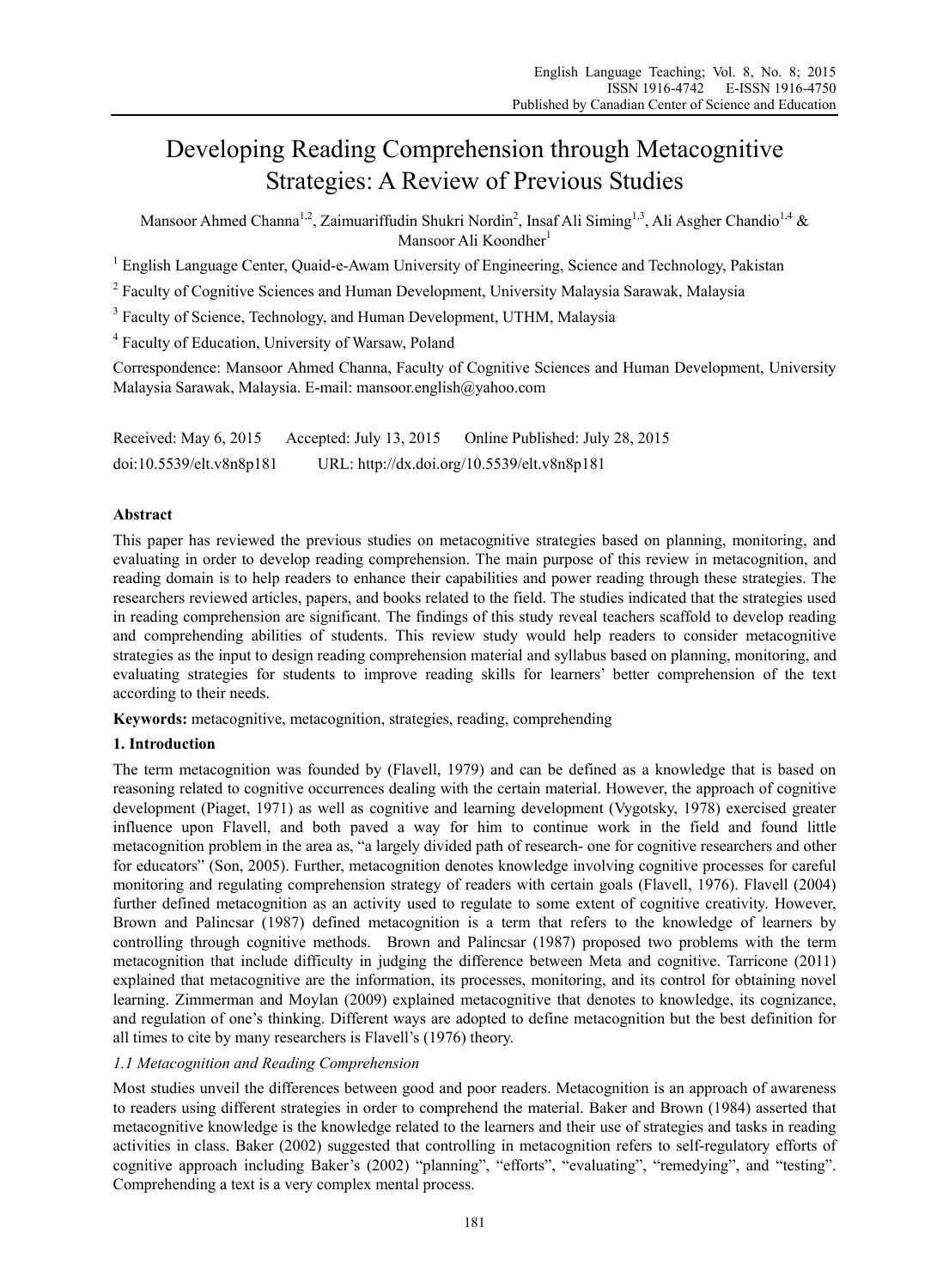# **2. Method**

This study reviews the literature on metacognitive strategies based on planning, monitoring, and evaluating related to reading outputs. The articles published from 1971 to 2015 were reviewed. The researcher narrowed down the search to the articles, published in peer reviewed journals, and books. The search processing was based on Google Scholar and library to provide a comprehensive and systematic methodology. The investigation option adopted was limited only to articles' titles and related keywords.

# **3. Review of Strategies Literature**

Boulware-Gooden et al. (2007) described that metacognitive strategies in terms of reading help students to 'think about thinking' (before, during, and after) they read. Following is the literature reviewed according to the strategies considered for the improvement of reading and comprehending the text.

# *3.1 Planning as Metacognitive Strategy*

Researchers like Brown and Palincsar (1982) and Zimmerman and Pons (1986) explained that learning needs the capability of planning for learning strategies. Reading is a three-step pre-reading, reading, and post-reading practice. Accommodating gimmicks incorporate, however are not restricted to, author, title, chapter by chapter list, and front and back spread blurbs (Benchmarkeducation, 2011). Further, Benchmarkeducation (2011) elaborated that pictures, design, headings, and subheadings likewise assume an enormous part in helping readers make surmises about the substance of the content, which are accordingly considered as the piece of the planning procedures. Further, Zimmerman (2008) described that the objective setting is a procedure to be utilized as a part of the planning stage by calling attention to that while setting testing objectives incite the accomplishment of larger amount execution, setting troublesome objectives is not typically regarded valuable in controlling learners' regulation in case of objectives may not seem reachable particularly. Similarly, Ariel, Dunlosky and Bailey (2009) emphasized for students' learning process by means of planning about how to learn with different choices. Moreover, Brown and Palincsar (1982) proposed pre-reading procedures in planning that include surveying and anticipating as the most important systems. At the point when attempting to comprehend, readers need to divide time in order to ensure positive outcomes and for better results. In addition, Schiff and Calif (2004) suggested that planning likewise calls for careful reading of the inquiries for a finer text cognizance.

# *3.2 Monitoring as Metacognitive Strategy*

Thiede, Anderson, and Therriault (2003) believed that reading and comprehension need to monitor learners' understanding during reading accurately. Further, they believed that self-regulated behavior in reading can be identified through monitoring the text when it is comprehended by the readers. Thiede, Anderson, and Therriault (2003) further asserted that self-regulated learning models help readers to read the text through "learning for the to-be-learned material" philosophy that needs to form a wish to follow for better comprehension. In this strategy, learners do monitor in order to see in what way material is taken for comprehension. Monitoring is used to evaluate the level of readers. If the level of learning is achieved, the readers do leave more learning. If the desired of learning of the readers is not yet achieved, the readers continue reading till its success (Thiede, Anderson, & Therriault, 2003). Thiede, Anderson, and Therriault (2003) further states that there is a need of accuracy in monitoring comprehension of students in order to make them independent learners. Independent or self- regulated readers take responsibility of their own reading and monitor their comprehension level. Most readers reread material in order to answer close reading questions. Schiff and Calif (2004) stated that monitoring in reading is implemented for checking intertextual features that include stylistic features, complex sentence features, and markers in order to integrate novel material for reading comprehension. There are other metacognitive strategies including think-aloud, self-questioning, and self-regulating associated for monitoring of learners' reading and comprehension.

# 3.2.1 Think-Aloud Strategy

Newell and Simon (1972) developed this strategy for evaluation comprehension of the students. Block (1986) called this strategy as problem solving for readers to read and comprehend well by participating in reading actively. Think aloud supports readers to learn through this cognitive strategy related to metacognitive strategies to help students for better performance through thinking and comprehending the text. According to Rosenshine and Meister (1992) think-aloud is a scaffolding device for imparting cognitive strategies to make sure of its modeling in comprehension by articulating students' thoughts and their reading loudly to be heard by all peers in class. Further, Rosenshine and Meister (1992) asserted that while learners do practice by questioning through reading task; they are given support by their teachers who model their thinking practices aloud by allowing them to verbalize in the presence of class. Block (1986) considered think-aloud as a strategy to observe the material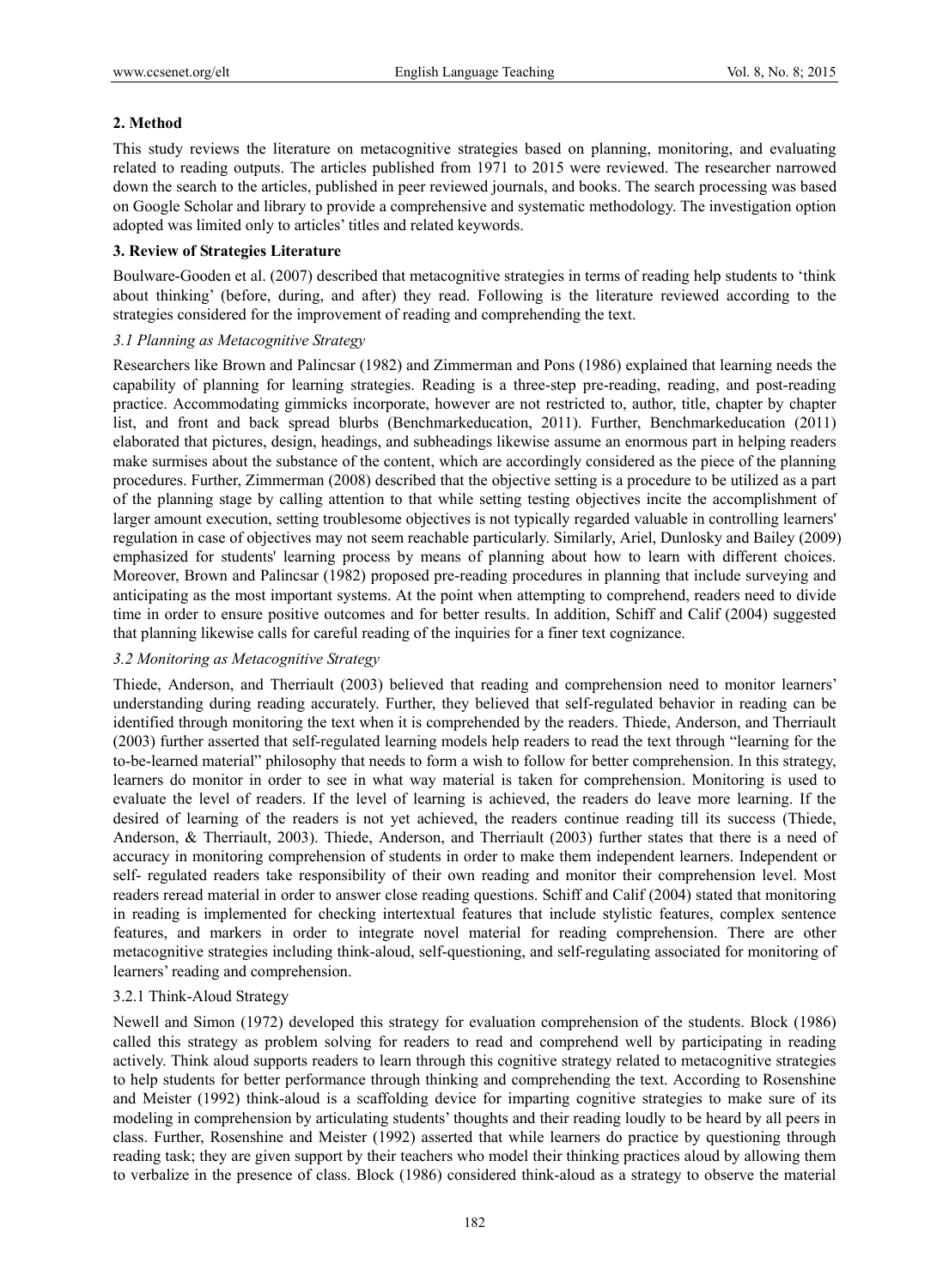directly for better reading practices. Anderson (1991) illustrated think- aloud practices that students employ this cognitive strategy for summarizing and clarifying difficult material in the class.

## 3.2.2 Questioning Strategy

Questioning Strategy is used to support students to evaluate their comprehension, to find alternatives, and to raise promising generalities when applying their knowledge freshly learned in class. Benchmarkeducaton (2011) stated that expert students are trained to question in terms of the content of material and elaborate their knowledge accordingly. Similarly, Collins and Smith (1982) explained that questioning strategy is used to correct misunderstandings in the reading of the text and in comprehension. However, Livingston (2003) observed that questioning strategy in reading is used to select cognitive knowledge for monitoring the metacognitive activity of reading and comprehension. Rawson, O'Neil, and Dunlosky (2011) suggested Self-analysis having twofold advantages that include:

1) It develops monitoring accuracy of students resulting effectively by controlling the learning and comprehension of the readers.

2) It improves recollection method for collecting or retaining previous concepts learned by readers to be used at the time of need correctly.

## 3.2.3 Self-Regulating Strategy

This approach denotes the capability of students to control their learning of reading and comprehension. According to Zimmerman and Pons (1986) Self-Regulating strategy involves actions directed towards certain goals of the students in order to obtain new knowledge in terms of better comprehension. Further, Gall, Gall, and Borg (2010) observed cognitive strategies and informed that these strategies develop text reading behavior of students and make them self-regulatory for using problem solving methods, self-evaluation, and self- control in learning. Similarly, Brown and Palincsar (1982) proposed two level of reading that includes:

1) Students read fast without any efforts without trying for comprehension the text.

2) Students read slowly and laboriously for better reading by monitoring the whole activity for excelling their comprehension.

However, Chapman (1993) suggested that active readers read slowly with great attention by applying different approaches of cognitive strategies in order to comprehend the material; this depends on individual dissimilarities in reading based on monitoring level.

## *3.3 Evaluating as Metacognitive Strategy*

Evaluating plays a vital role in reading for several purposes. In a few words it is an art of judging the text for specific meaning to be utilized for certain objectives. Fries-Gaither (2012) proposed five important factors of evaluation in reading and comprehending material to determine readers with possibility of power in:

1) The importance attained from written manuscript

2) Accuracy in reading and credibility in comprehension

- 3) Appropriate material
- 4) Personal attachment with text for enjoyment
- 5) Self progress in reading

According to (Schiff & Calif, 2004) evaluating is considered as a post-reading strategy that reveals the needs of students to summarize the core ideas for comprehension of certain material and to find supplementary evidences for outside needs. In addition, Benchmarkeducation (2011) informed that evaluating represents as a metacognitive process to judge the meaning of the text for using appropriately by fulfilling the needs of readers. This strategy helps readers to make suitable conclusion of the text and make a way to guess the meaning appropriately by planning for further reading strategies. Channa, Yossatorn and Yossiri (2012) investigated the attitudes of students towards activities used in classroom in Thailand. They found learners' perceptions and satisfactions on their teachers using class activities including teaching strategies, class activities and social environment. These strategies helped foreign learners studying in medical and engineering faculties reduced or changed negative attitudes. This study found promising outcomes of students' attitudes towards teacher using activities. Teachers are considered as reflective in terms of their pedagogy (Channa & Nordin, 2014) to determine various practices for the learners belonging to different fields. The researchers identified cognitive learning methodologies and asserted as the input to design syllabus on reading comprehension. The researchers considered this study as the fundamental research in the domain of cognition, metacognition, and reading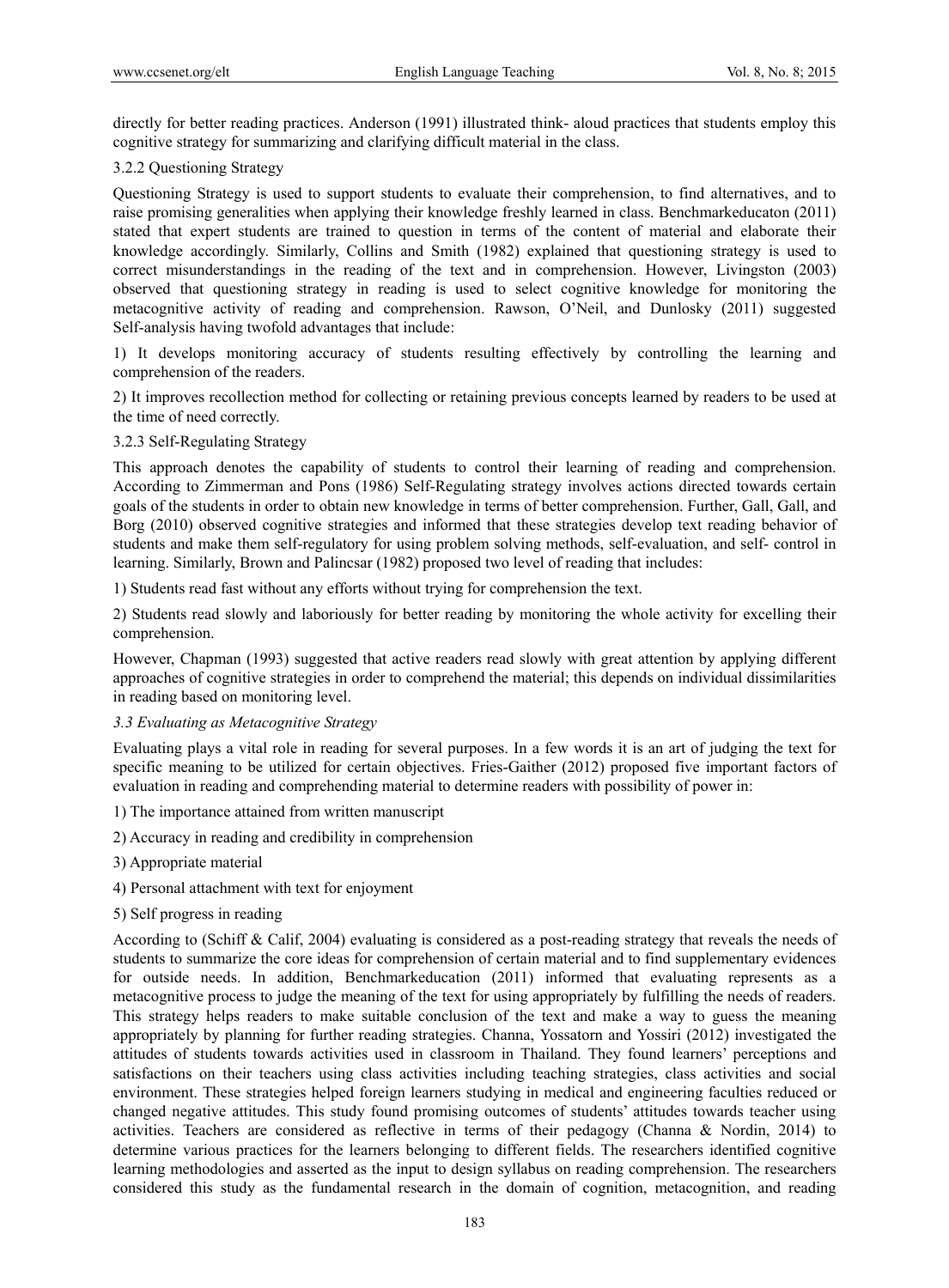comprehension. Findings revealed that teacher's role is important to develop reading comprehension abilities of students as asserted by (Channa & Nordin, 2014). Similarly, the teachers' perceptions towards English Language as medium of instructions were investigated by (Channa, 2012) in one university at Pakistan. The respondents of this study were the teachers teaching science subjects. The English was the medium of instruction of teachers carrying out classroom activities. The data was collected through observations and interviews. The finding showed that more than half of the participants considered English as a medium of instructions can develop students' abilities to meet their needs. However, less than half of the participants asserted local languages to be used as the medium for better comprehension. Further, researchers reviewed a study of needs, problems and wants of using English (Channa, Soranastaporn, Engchuan, & Tirataradol, 2013) and investigated the needs of engineering students to use English by looking different problems in their academic and professional studies based on English language in order to explore students' wants of material to fulfill their needs. Similarly, another study investigated the engineering students' need to use English in Pakistan by (Channa, Soranastaporn, Engchuan, & Tirataradol, 2013). The target population included two groups: fourth year engineering students (523) and engineering teachers (173), and the sample of this study included 217 students and 132 engineering teachers. The findings showed that both teachers and students found very extensive needs of language skills at their top priority. They needed more courses to design in order to meet their needs in terms of reading comprehension. In short, Channa and Nordin (2015) asserted that the performance in terms of reading comprehension can well be dazzling through reading practices of the students in class activities. The researchers highlighted the high dissatisfaction rate of reading comprehension seeing in a certain setting and proposed possible causes behind learners' poor performance based on the review of literature focusing the zone of proximal development and social cognitive theory as the possible solution for developing reading and comprehending reading materials in the progression of instructional practices.

#### **4. Summary and Conclusion**

Metacognitive learning procedures manage the utilization of the readers' held and put away information amid his mental learning methodology. They additionally empower the readers to utilize these procedures when confronting issues amid the reading procedure (Taboada, Biancob, & Bowerman, 2012). Moreover, Young and Fry (2008) asserted that metacognitive encounters incorporate the methods of assessing and directing one's progressing comprehension and are not so much steady. The review of related suggests that metacognitive is partitioned into two angles:

1) Learning and Process: This area includes the appreciation of the motion of the brain particularly in the field of its capacity and the preparing.

2) Official Processes: This comprises of the act of arranging, observing, and directing in the manner of thinking. In this perspective, the interface between the reasoning personalities, which partners, makes and ponders, and the choice making personality, which makes the supervision, collaborates.

Additionally, metacognitive reading procedures are gifted used for observing, arranging and assessing the learning exercises. It is contended by Cook (1993) that metacognitive reading procedures are methods about adapting instead of learning techniques themselves. Also, Cook (1993) notices some metacognitive reading methodologies including selective attention, directed-attention, self-monitoring, self-reinforcement, and self-evaluation to be strengthened the reading nature of students.

### **References**

- Anderson, V. (1991). *Training to foster active reading strategies in reading-disabled adolescents*. Paper presented at the annual meeting of the American Educational Research Association, Chicago.
- Ariel, R., Dunlosky, J., & Bailey, H. (2009). Agenda-based regulation of study-time allocation: When agendas override item-based monitoring. *Journal of Experimental Psychology: General, 138*, 432-447. http://dx.doi.org/10.1037/a0015928
- Baker, L., & Brown, A. L. (1984). Metacognitive skills and reading. In P. D. Pearson (Ed.), *Handbook of reading research* (pp. 353-394).
- Baker, L. (2002). *Metacognitive comprehension instruction*, In C. C. Block & M. Pressley (Eds.), *Comprehension instruction: research-based best practices* (pp. 77-95), New York: Guilford.
- Benchmarkeducation. (2011). *Teaching resources-best practices: Metacognitive strategies, K-8*. Retrieved from http://www.benchmarkeducation.com/educational-leader/reading/metacognitivestrategies.html
- Block, E. (1986). The Comprehension Strategies of Second Language Readers. *TESOL Quarterly, 20*, 463-494.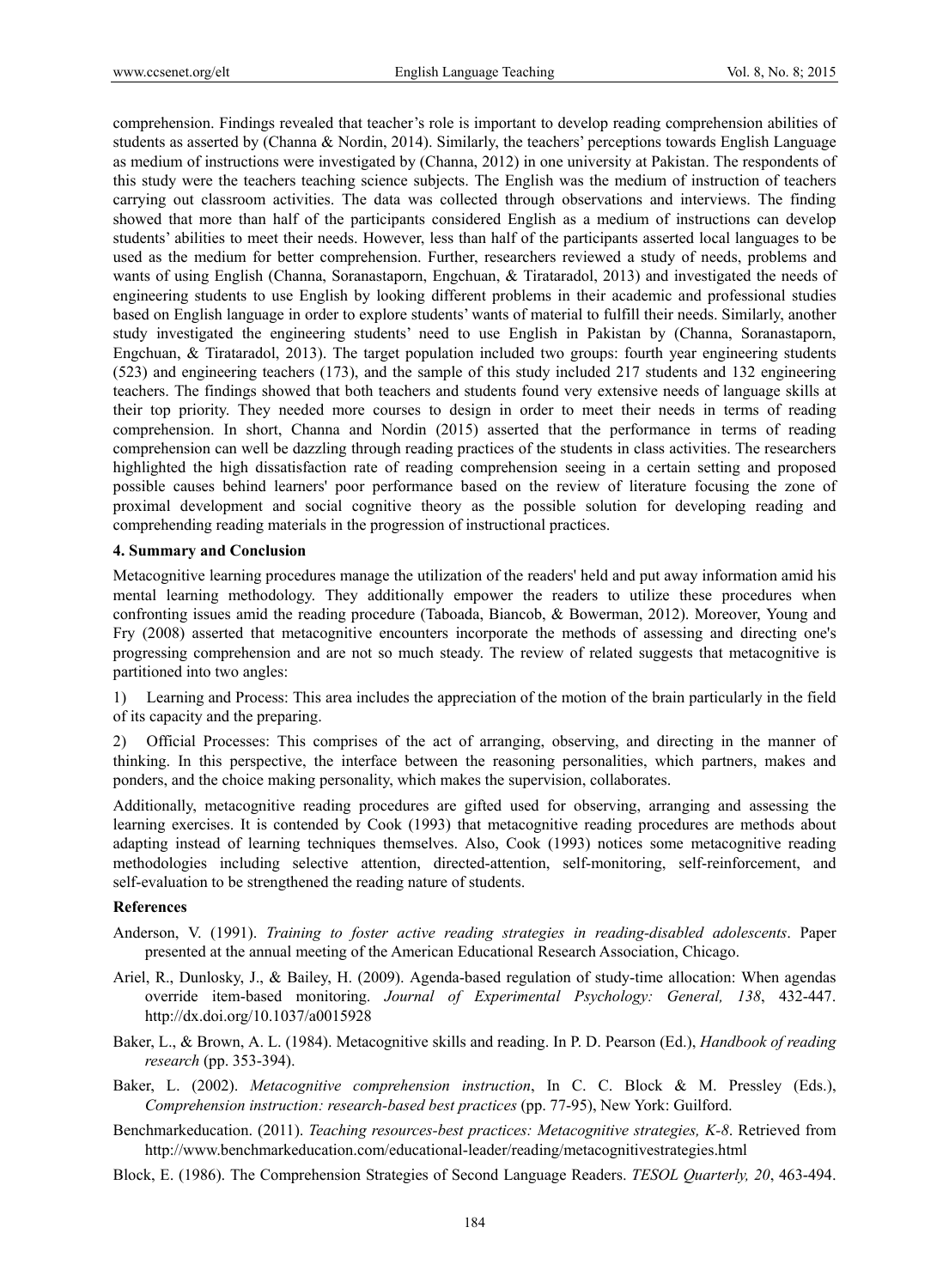http://dx.doi.org/10.2307/3586295

- Brown, A. L., & Palincsar, A. S. (1987). Reciprocal teaching of comprehension skills: A natural history of one program for enhancing learning, In J. D. Day & J. G. Borkowski (Eds.). *Intelligence and exceptionality: New directions for theory, assessment, and instructional practices* (pp. 81-131), Norwood, NJ: Ablex.
- Brown, A. L., & Palinscar, A. S. (1982). Inducing strategic learning from text by means of informed, self-control training. *Topics in Learning and Learning Disabilities, 2*(1), 1-17.
- Boulware-Gooden, R., Carreker, S., Thornhill, A., & Joshi, R. (2007). Instruction of metacognitive strategies enhances reading comprehension and vocabulary achievement of third-grade students. *Reading Teacher, 61*(1), 70-77. http://dx.doi.org/10.1598/RT.61.1.7
- Channa, A. M, Yossatorn, Y., & Yossiri, V. (2012). Students' Attitudes towards teachers' using Activities in EFL class. *International Journal of Academic Research in Business and Social sciences, 2*(5).
- Channa, A. M., & Nordin, Z. S. (2014). Identifying metacognitive strategies through learners' reading comprehension: A Review of related studies. *Sci.Int. (Lahore), 26*(5), 2457- 2460.
- Channa, A. M. (2012). Teachers perceptions towards English language as a medium of instructions in Pakistan. *Interdisciplinary Journal of Contemporary Research In Business, 4*(5).
- Channa, A. M., Soranastaporn, S., Engchuan, K. S., & Tirataradol, Y. (2013). A study of needs, problems and wants of using English of Engineering students at Quaid-eAwam university of Engineering, Science and Technology, Pakistan. *Journal of Education and Practice, 4*(3).
- Channa, A. M, Soranastaporn, S., Engchuan, K., & Tirataradol, Y. (2013). A Study of Needs in Using English of Engineering Students at Quaid-E-Awam University of Engineering, Science and Technology, Pakistan. *Journal of Thonburi University, 7*(14), 9-19.
- Channa, A. M., & Nordin, Z. S. (2015). Social cognitive theory and the zone of proximal development in the learning of reading comprehension. *Sci. Int. (Lahore), 27*(1), 581-585.
- Cook, V. (1993). *Linguistics and Second Language Acquisition*. London: Macmillan.
- Chapman, A. (1993). *Making sense: Teaching critical reading across the curriculum*. New York: College Entrance Examination Board.
- Collins, A., & Smith, E. E. (1982). *Teaching the process of reading comprehension*. In D. K. Detterman & R. J. Sternberg (Eds.). *How and how much can intelligence be increased* (pp. 173-185). Norwood, NJ: Ablex.
- Flavel J. H., (1976). *Metacognitive aspects of problem solving*. In L .B. Resnick (Ed.). *The nature of intelligence* (pp. 231-236). Hillsdale, NJ: Erlbaum.
- Flavell, J. H., (1979). Metacognition and cognitive monitoring. *American Psychologist, 3*4, 906-911. http://dx.doi.org/10.1037/0003-066X.34.10.906
- Flavell, J. H. (2004). Theory-of-mind development: Retrospect and prospect. *Merrill-Palmer Quarterly, 50*, 274-290. http://dx.doi.org/10.1353/mpq.2004.0018
- Fries-Gaither, J. (2012). *Evaluating in reading and science.* Beyond Weather and the Water Cycle. Retrieved from http://beyondweather.ehe.osu.edu/issue/we-study-earths-climate/evaluating-inreading-and-science
- Gall, J., Gall, M., & Borg, W. (2010). *Applying educational research*. 6th. Boston, MA: Pearson.
- Livingston, J. A. (2003). *Metacognition: An overview*. (ERIC Document Service No. ED 414273).
- Newell, A., & Simon, J. A. (1972). *Human problem solving*. Englewood Cliffs, NJ: Prentice-Hall.
- Piaget, J. (1971). *The construction of reality in the child* (2nd ed.), New York: Ballantine.
- Rosenshine, B. B., & Meister, C. C. (1992). The use of scaffolds for teaching higher-level cognitive strategies. *Educational Leadership, 49*(7), 26.
- Rawson, K. A., O'Neil, R., & Dunlosky, J. (2011). Accurate monitoring leads to effective control and greater learning of patient education materials. *Journal of Experimental Psychology: Applied, 17*(3), 288-302. http://dx.doi.org/10.1037/a0024749
- Schiff, R., & Calif, S. (2004). An academic intervention program for EFL university students with reading disabilities. *Journal of Adolescent and Adult Literacy, 48*(2), 102-113. http://dx.doi.org/ 10.1598/JAAL.48.2.2